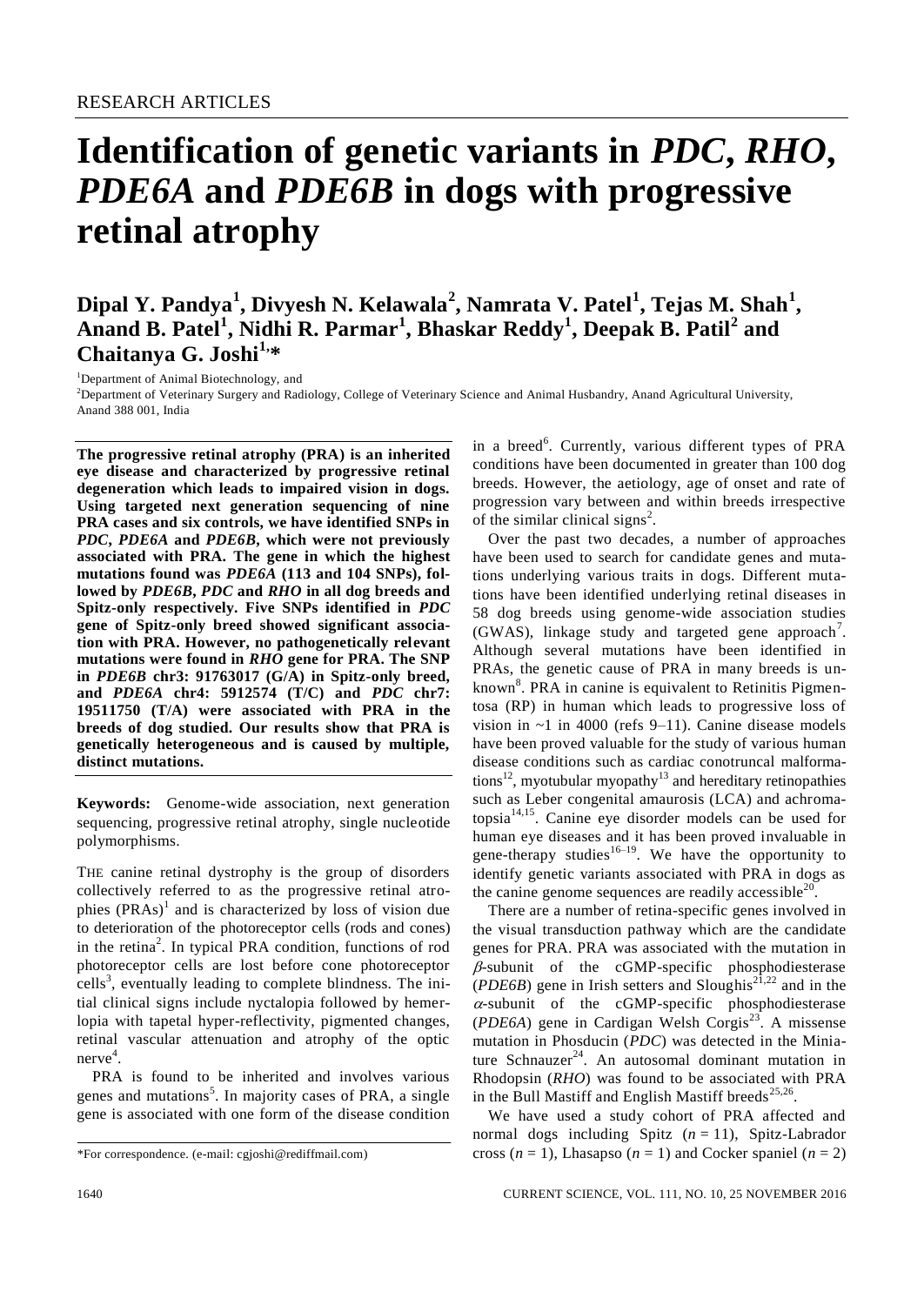| Sample<br>ID      | <b>Breed</b>                   | Age<br>(years) | <b>Sex</b>   | Ophthalmic findings                                                      | Electroretinographic<br>changes | Fundic<br>imaging <sup>#</sup> |
|-------------------|--------------------------------|----------------|--------------|--------------------------------------------------------------------------|---------------------------------|--------------------------------|
| PRA affected dogs |                                |                |              |                                                                          |                                 |                                |
| PR 65             | Spitz                          | 11.5           | $\mathbf{F}$ | Immature cataract, Signs typical to PRA*                                 | Positive for PRA                | Not done                       |
| PR 66             | Spitz                          | 9              | F            | Reduced vision for last few months                                       | Not done                        | Not done                       |
| PR 67             | Spitz                          | 13             | M            | Signs typical to PRA                                                     | Not done                        | Not done                       |
| PR 69             | Spitz                          | 10             | $\mathbf{F}$ | Signs typical to PRA                                                     | Positive for PRA                | Done                           |
| PR 70             | Lhasa Aphso                    | 6              | М            | Signs typical to PRA                                                     | Positive for PRA                | Done                           |
| PR 72             | Spitz                          | 10             | $\mathbf F$  | Signs typical to PRA                                                     | Positive for PRA                | Done                           |
| PR 74             | Spitz (cross<br>with labrador) | 12             | $\mathbf F$  | Signs typical to PRA                                                     | Positive for PRA                | Done                           |
| PR 82             | Spitz                          | 16             | $\mathbf{F}$ | Bilateral mature cataract, dense<br>vitreal bodies, signs typical to PRA | Not done                        | Not done                       |
| PR 84             | Cocker spaniel                 | 8.5            | M            | Signs typical to PRA                                                     | Not done                        | Not done                       |
| Normal samples    |                                |                |              |                                                                          |                                 |                                |
| PR 73             | Spitz                          | 7              | $\mathbf{F}$ | No vision abnormality                                                    | Not done                        | Not done                       |
| PR 75             | Spitz                          | 9              | M            | No vision abnormality                                                    | Normal                          | Done                           |
| PR 76             | Spitz                          | 10             | $\mathbf{F}$ | No vision abnormality                                                    | Not done                        | Not done                       |
| PR 79             | Spitz                          | 10             | $\mathbf{F}$ | No vision abnormality                                                    | Not done                        | Not done                       |
| PR 81             | Spitz                          | 12             | M            | No vision abnormality                                                    | Normal                          | Done                           |
| PR 86             | Cocker spaniel                 | 10             | M            | No vision abnormality                                                    | Normal                          | Done                           |

**Table 1.** Clinical data of PRA affected and normal dogs subjected to genetic analysis

# Fundus examination is done by indirect ophthalmoscope for all studied animals and documented by fundus imaging device. However, the documentation was done for few of them.

\*Nyctalopia, tapetalhyperreflectivity, attenuation of blood vessels, altered pigmentation and atrophied optic disc .

(Characteristics included dog breeds examined, age of PRA affected and normal dogs during the time of DNA isolation, sex and clinical data.)

breeds to identify a possible association of *RHO*, *PDC*, *PDE6A* and *PDE6B* genes with PRA by sequencing these whole genes using amplicon sequencing approach, variants detection and its association with PRA using case-control analysis.

#### **Materials and methods**

#### *Clinical investigation and sample processing*

Each dog in this study was diagnosed by veterinary ophthalmologists at the Department of Veterinary Surgery, College of Veterinary Science and A. H., Anand Agricultural University, Anand, India. The dog was diagnosed as PRA (cases,  $n = 9$ ) affected when displaying ophthalmoscopic signs of PRA including tapetal hyper-reflectivity, vascular attenuation and atrophy of optic disc with typical history of nctylopia followed by hemerlopia, which are typical PRA signs and controls  $(n = 6)$  were the animals without any clinical sign of eye disease and with normal vision, and at least of 6–7 years during clinical examination (Table 1). For fundus examination, the dogs were subjected to indirect ophthalmoscopy by dilating the pupil with mydriatics. The animal was considered clinically positive for PRA when fundus examination revealed typical PRA changes (Figure 1). Blood samples were collected in EDTA vacutainer and genomic DNA was extracted using NucleoMag®Blood 200 µl kit (Macherey-Nagel, Germany) and treated with RNase A to remove RNA contamination. The quality of genomic DNA was checked by agarose gel electrophoresis and ND-1000 spectrophotometer, and quantity was measured by Qubit fluorometer (Life Technologies, USA).

#### *High-throughput amplicon sequencing of RHO, PDC, PDE6A and PDE6B*

To identify genetic variants of *RHO*25,26 , *PDC*<sup>24</sup> , *PDE6A*<sup>23</sup> and *PDE6B*<sup>22</sup> in all clinically PRA positive and normal samples, amplicon sequencing was performed for these candidate genes known to cause PRA in dogs as reported previously, using two primer sets (Tables [S1 and S2, see](http://www.currentscience.ac.in/Volumes/111/10/1640-suppl.pdf)  [Supplementary Material online\)](http://www.currentscience.ac.in/Volumes/111/10/1640-suppl.pdf). Amplicons were generated and pooled, using 50 ng of genomic DNA as template from clinically PRA positive and normal samples. PCR primers were designed for all RefSeq exons of four genes (primer set 1) with amplicons expected to be 380– 420 bp in size and primers were also designed to cover a whole gene in approximately, 2.5 kb amplicon size of intronic plus exonic regions (primer set 2). First, amplicons of primer set 1 and primer set 2 from each gene were pooled separately per sample and then the library was prepared with the Ion  $Xpress^{TM}$  Plus fragment library kit (Life Technologies, USA), following the manufacturer's protocol. Briefly, for each sample, ~200 ng of pooled amplicons of primer set 2 from each gene was fragmented by enzymatic digestion, and mixed with amplicons of primer set 1 from all genes and used for library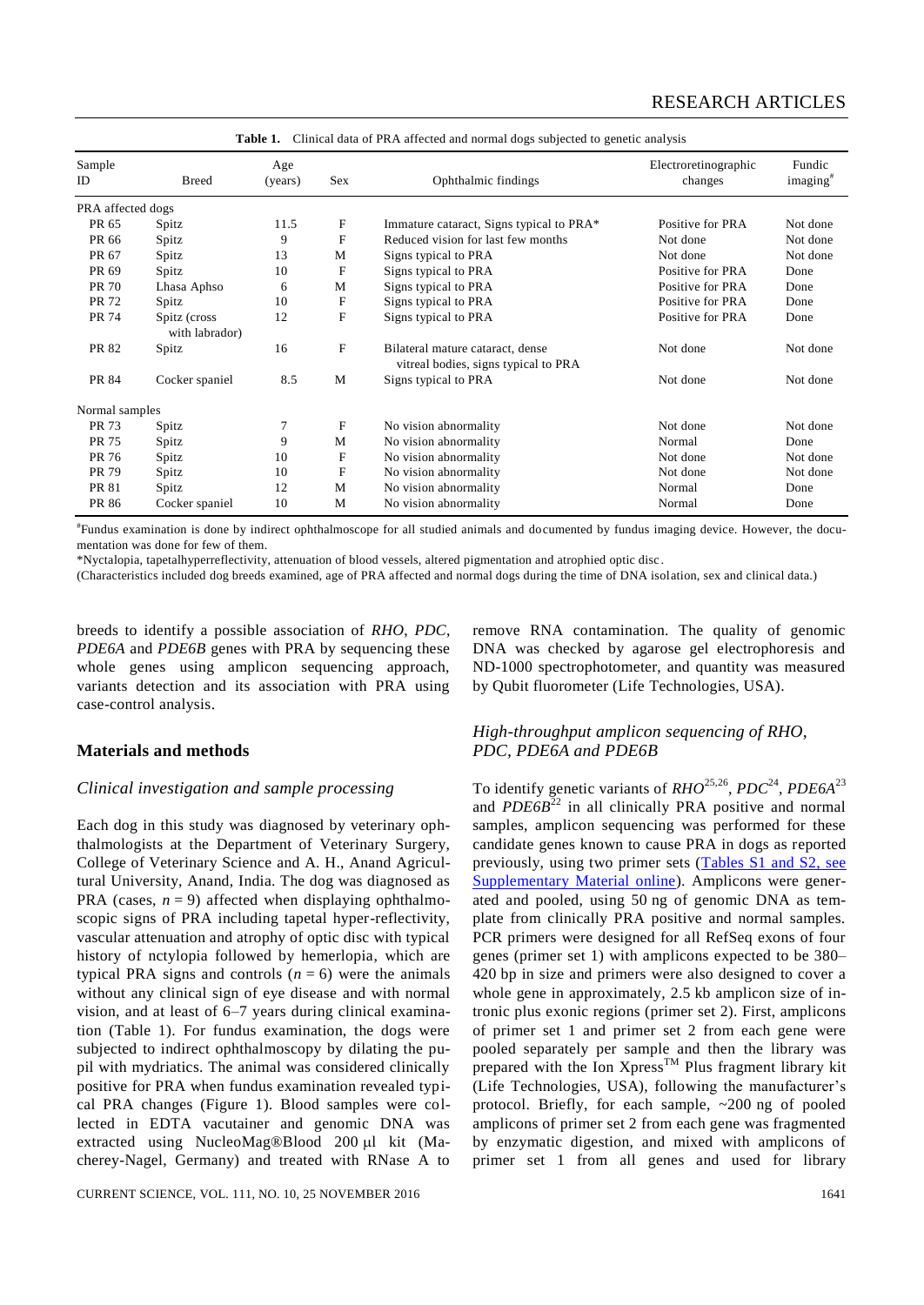## RESEARCH ARTICLES



**Figure 1.** Fundus photograph of normal (1A, 1B) and PRA affected (1C, 1D) eye. 1A and 1B shows healthy fundus of normal dog with well separated veins and arteries. Hyper reflectivity of tapetal fundus (arrow) and pigmented c hanges are seen in image 1C which is of PRA affected dog eye. Attenuated arteries and vascular attenuation (arrow) along with gre yish optic disc can be viewed in image 1D.



**Figure 2.** A Manhattan plot of genome-wide case-control association analysis performed (*a*) using nine cases and six controls (of all breeds samples) indicated two statistically significant SNPs located on chromosome  $\overline{4}$  and 7 respectively, and (*b*) six cases and five controls (of Spitz breed samples) indicate the most highly associated region in *PDC* gene located on chromosome 7.

preparation. Each sample's pool was individually barcoded and amplified (5 cycles). Samples were run on an ion  $PGM^{TM}$  next generation sequencing platform with ion PGM<sup>TM</sup> sequencing 400 kit.

### *Variant calling and annotation*

The criteria used to filter raw reads using PRINSEQ were: remove reads with sequence adaptors; remove low quality reads, which have mean quality score  $\langle 20;$  remove reads with an exact duplicate; remove reads, which have read length <60. Further downstream analysis was carried out on these quality filtered reads. Filter reads in FASTQ format from each exome sequencing sample were aligned to the dog reference genome (canFam3.1) downloaded from Ensembl genome browser with BWA-MEM module of BWA using default parameters. PCR duplicates were marked with Picard MarkDuplicates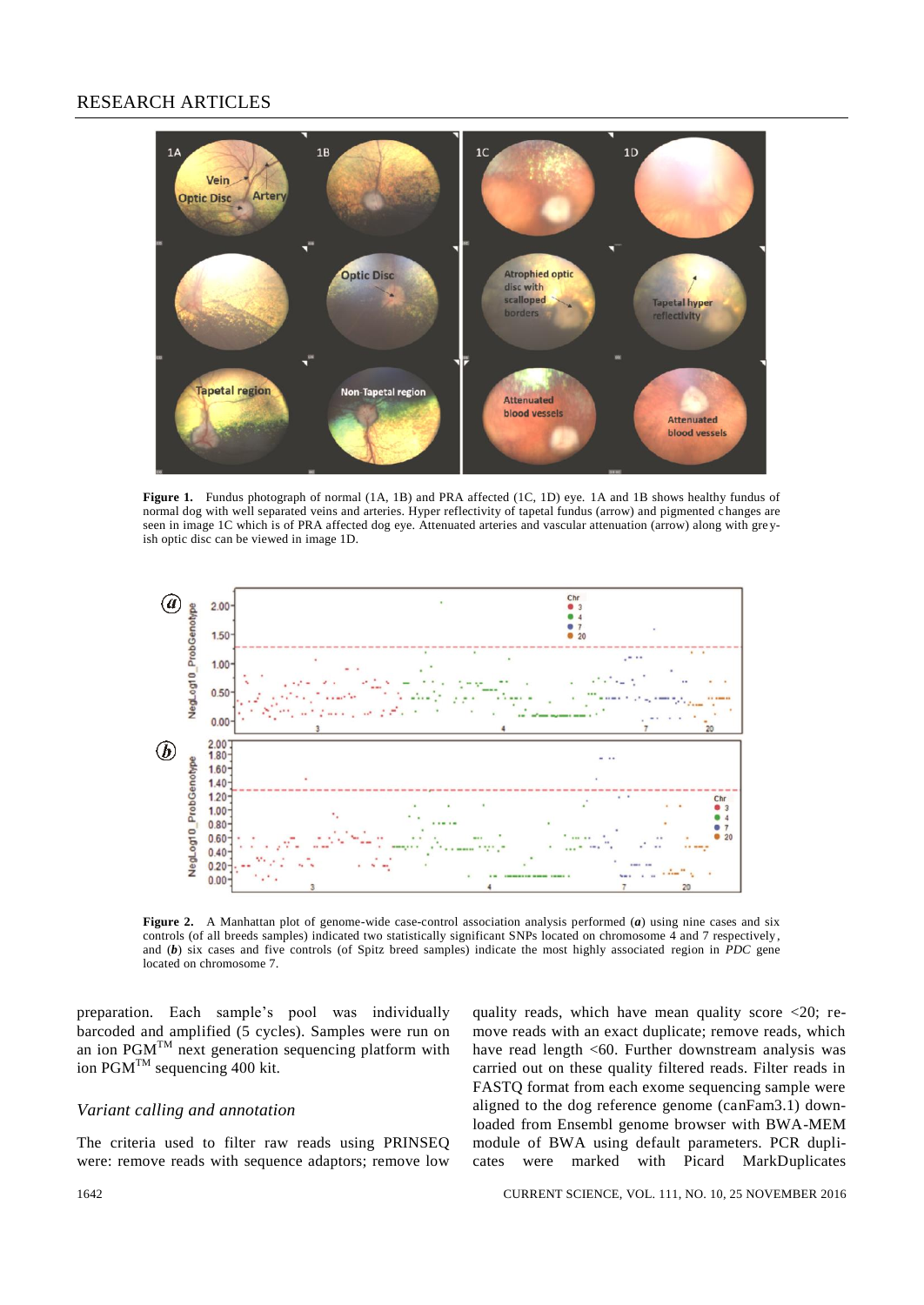(http://broadinstitute.github.io/picard/). Thereafter, the Genome Analysis Toolkit (GATK, version  $2.8)^{27}$  was used to call SNP by the UnifiedGenotyper module. SnpEff was used to annotate the SNPs with gene annotations downloaded from the Ensemble Genome Browser.

#### *Statistical analysis*

We carried out a case-control analysis of 15 samples: nine cases versus six controls and in Spitz dog breed samples, six cases versus five controls. We used a logistic regression model with case status regressed on each allele, SNPs genotype, and linear trend. The corresponding Manhattan plot is shown in Figure 2. Analysis was carried out in the SAS statistical analysis software package using JMP Genomics 6.1 (SAS, Cary, NC).

#### **Result**

We analysed nine PRA affected and six normal dogs to determine the genetic cause of progressive retinal atrophy. Clinical signs of the affected dogs were typical for PRA, including attenuated vessels, pigmentary changes and tapetal hyper-reflectivity (Figure 1). The age at PRA diagnosis of PRA-affected samples was between 6 and 16 years (average 10.6 years). Four retina-specific genes named *RHO*, *PDC*, *PDE6A* and *PDE6B* were targeted in the present study.

A total of 284 high quality SNPs were subjected to case-control association analysis and we found two SNPs with suggestive evidence of association  $(P < 0.05)$  (Table 2 and Figure 2). The most significant SNP was found at chr4: 5912574 (T/C),  $P = 8.75 \times 10^{-3}$  and the second most significant SNP was found at chr7: 19511750 (T/A),  $P = 2.53 \times 10^{-2}$ . The frequencies of the alternate alleles of both the intronic SNPs were higher in controls (0.30, 0.50) as compared to PRA cases (0.0, 0.22) (Table 4).

As Spitz dog breed samples dominated our study, we analysed Spitz samples (5 normal and 6 PRA affected) separately. A total of 258 SNPs detected in Spitz-only were subjected to case-control association analysis. Six SNPs were identified as suggestive evidence of association (*P* < 0.05) (Table 3 and Figure 2): chr7: 19509452 (T/A), chr7: 19509598 (A/G), chr7: 19510446 (C/T) and

**Table 2.** Distribution of SNPs by effect and gene obtained from all dog breed samples

| RHO | PDC. |                |    | Total          |
|-----|------|----------------|----|----------------|
| 23  | 48   | 108            | 77 | 256            |
| 3   |      |                | 2  | 6              |
|     |      | $\overline{c}$ |    | 3              |
|     |      | $\overline{c}$ |    | $\overline{c}$ |
|     |      |                | 17 | 17             |
| 26  | 48   | 113            | 97 | 284            |
| 23  | 43   | 100            | 83 | 249            |
| 17  | 38   | 85             | 74 | 214            |
|     |      |                |    | PDE6A PDE6B    |

CURRENT SCIENCE, VOL. 111, NO. 10, 25 NOVEMBER 2016 1643

chr7: 19510503 (G/A) ( $P = 1.77 \times 10^{-2}$ ), chr7: 19509281 (G/T) at *PDC*  $(P = 3.57 \times 10^{-2})$  and chr3: 91763017 (G/A) at *PDE6B* ( $P = 3.57 \times 10^{-2}$ ) (Table 4). The alternate allele frequency of all five intronic SNPs at *PDC* was quite high in cases (0.50) as compared to controls (0.13). We observed 83.3% and 20% heterozygosity in cases and controls respectively, across five loci of *PDC* gene. However, we found G allele of chr3: 91763017 (G/A) at *PDE6B* in five out of six PRA cases, whereas only single control sample had G allele present in heterozygous condition.

SNPs were also classified according to the type of effect they produce, i.e. intronic, synonymous, nonsynonymous, 5' UTR, 3' UTR and downstream regions. Out of 284 SNPs identified in all dog breeds in the present study, 9 (3.17%) and 256 (90.14%) are located in exon and intron regions respectively (Figure 3). Whereas a total of 258 SNPs were identified in Spitz-only; out of which 8 (3.1%) and 235 (91.08%) are located in exon and intron regions respectively (Figure 3). In all dog breeds studied and only in Spitz breed, a total of 17 (5.98%) and 13 (5.03%) SNPs respectively, are located downstream from candidate genes. The remaining SNPs (0.70% and  $0.77\%$ ) are located in 3' UTR of candidate genes in all dog breeds and only in Spitz breed respectively. In *PDC*, we found all SNPs intronic in all dog breeds studied (48 SNPs) and Spitz-only (41 SNPs). Interestingly, most of the SNPs (one out of two in all dog breeds of this study and five out of six in Spitz-only) which showed significant association were present in *PDC* gene. The gene in which the highest mutations found was *PDE6A* (113 and 104 SNPs), followed by *PDE6B* (97 and 87 SNPs), *PDC* (48 and 41 SNPs) and *RHO* (26 SNPs in both group) in all dog breeds and Spitz-only respectively (Tables 2 and 3). Further, we calculated unique SNPs which are present only in normal (35 and 46) and cases (70 and 51) in all dog breeds studied and Spitz-only respectively (Table 5). In all samples and in Spitz-only, we found 66 SNPs that are reported in dbSNPs.

#### **Discussion**

The progressive retinal atrophy (PRA) is inherited and equivalent to retinitis pigmentosa (RP) which leads to

**Table 3.** Distribution of SNPs by effect and gene obtained from Spitz-only samples

|                       | <i>RHO</i> |    | PDC PDE6A     | <b>PDE6B</b> | Total          |
|-----------------------|------------|----|---------------|--------------|----------------|
| Intron                | 23         | 41 | 100           | 71           | 235            |
| Synonymous_Coding     | 3          |    |               | 2            | 5              |
| Non_Synonymous_Coding |            |    | 2             |              | 3              |
| UTR_3_prime           |            |    | $\mathcal{L}$ |              | $\mathfrak{D}$ |
| Downstream            |            |    |               | 13           | 13             |
| ALL.                  | 26         | 41 | 104           | 87           | 258            |
| Affected              | 23         | 36 | 88            | 65           | 212            |
| Normal                | 17         | 38 | 82            | 70           | 207            |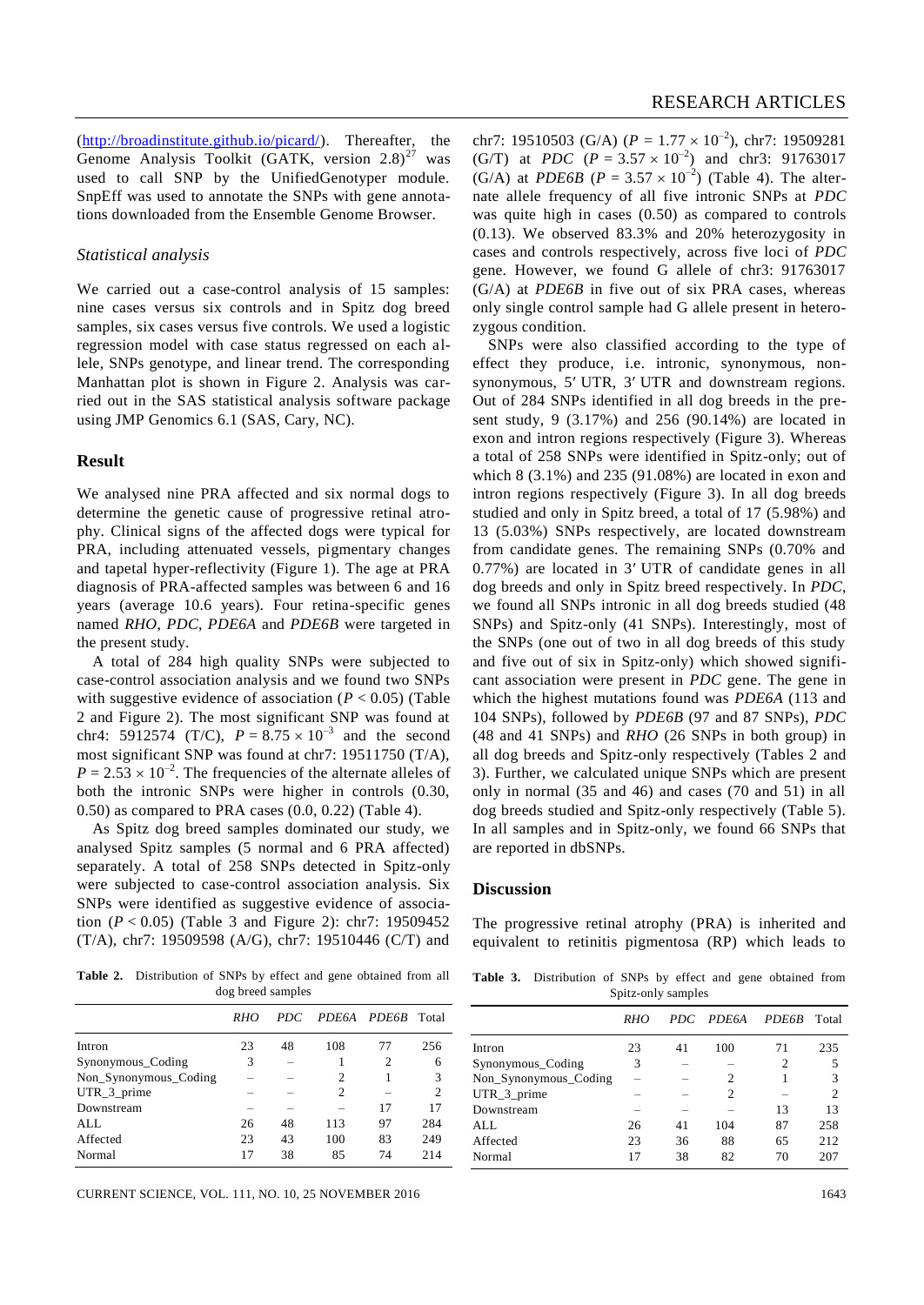|          |      |                |                          |                  |                                                                         |                                                                                                   |           | affected samples*<br>Genotype of |                 |               | normal samples<br>Genotype of    |        |                                                   |                             | frequency<br>(normal)<br>Allele      |      | frequency<br>(affected)<br>Allele |
|----------|------|----------------|--------------------------|------------------|-------------------------------------------------------------------------|---------------------------------------------------------------------------------------------------|-----------|----------------------------------|-----------------|---------------|----------------------------------|--------|---------------------------------------------------|-----------------------------|--------------------------------------|------|-----------------------------------|
| Б.<br>Сп | Ref. | $\overline{A}$ | symbol<br>Gene           |                  | Position                                                                | location<br><b>SNP</b>                                                                            | $0/0$ 0/1 |                                  | $\overline{11}$ | $\frac{0}{0}$ | $\overline{0}$                   | $\Box$ | P-value                                           | Ref.                        | Alt.                                 | Ref. | $\overline{A}$                    |
|          |      |                |                          | snp225           | 19509452                                                                | INTRON                                                                                            |           |                                  |                 |               | (PR81)                           |        |                                                   | 0.88                        | 0.13                                 |      |                                   |
|          |      |                |                          |                  | 9509598                                                                 |                                                                                                   |           |                                  |                 |               |                                  | I      |                                                   |                             |                                      |      |                                   |
|          |      |                | PDC<br>PDC<br>PDC<br>PDC | snp226<br>snp230 | 19510446                                                                | INTRON<br>INTRON<br>INTRON<br>INTRON                                                              |           |                                  |                 |               | 1 (PR81)<br>1 (PR81)<br>1 (PR81) |        | 771000<br>771000<br>7710000<br>7710000<br>7710000 | 88<br>0.88<br>0.000<br>0.00 | $0.13$<br>$0.13$<br>$0.13$<br>$0.40$ |      | 8<br>8 8 8 8 4 8<br>0 0 0 0 0 0   |
|          |      |                |                          |                  | 19510503                                                                |                                                                                                   |           |                                  |                 |               |                                  |        |                                                   |                             |                                      |      |                                   |
|          |      |                |                          | snp232<br>snp223 | 9509281                                                                 |                                                                                                   |           |                                  |                 |               | (PRS1)                           |        |                                                   |                             |                                      |      |                                   |
|          |      |                | <b>A</b> OEGG            | snp66            | J1763017                                                                | <b>INTRON</b>                                                                                     |           |                                  | I               |               |                                  |        | 0.0357                                            |                             |                                      |      |                                   |
|          |      |                |                          |                  | $*$ Homozygous for reference allele – 0/0; Homozygous for alternate all | lele – 1/1; Heterozygous – 0/1. Ref., Reference allele frequency; Alt, Alternate allele frequency |           |                                  |                 |               |                                  |        |                                                   |                             |                                      |      |                                   |

**Table 4.** Association results and functional alteration of SNPs identified in this study for Spitz-only samples

Table 4. Association results and functional alteration of SNPs identified in this study for Spitz-only samples

## RESEARCH ARTICLES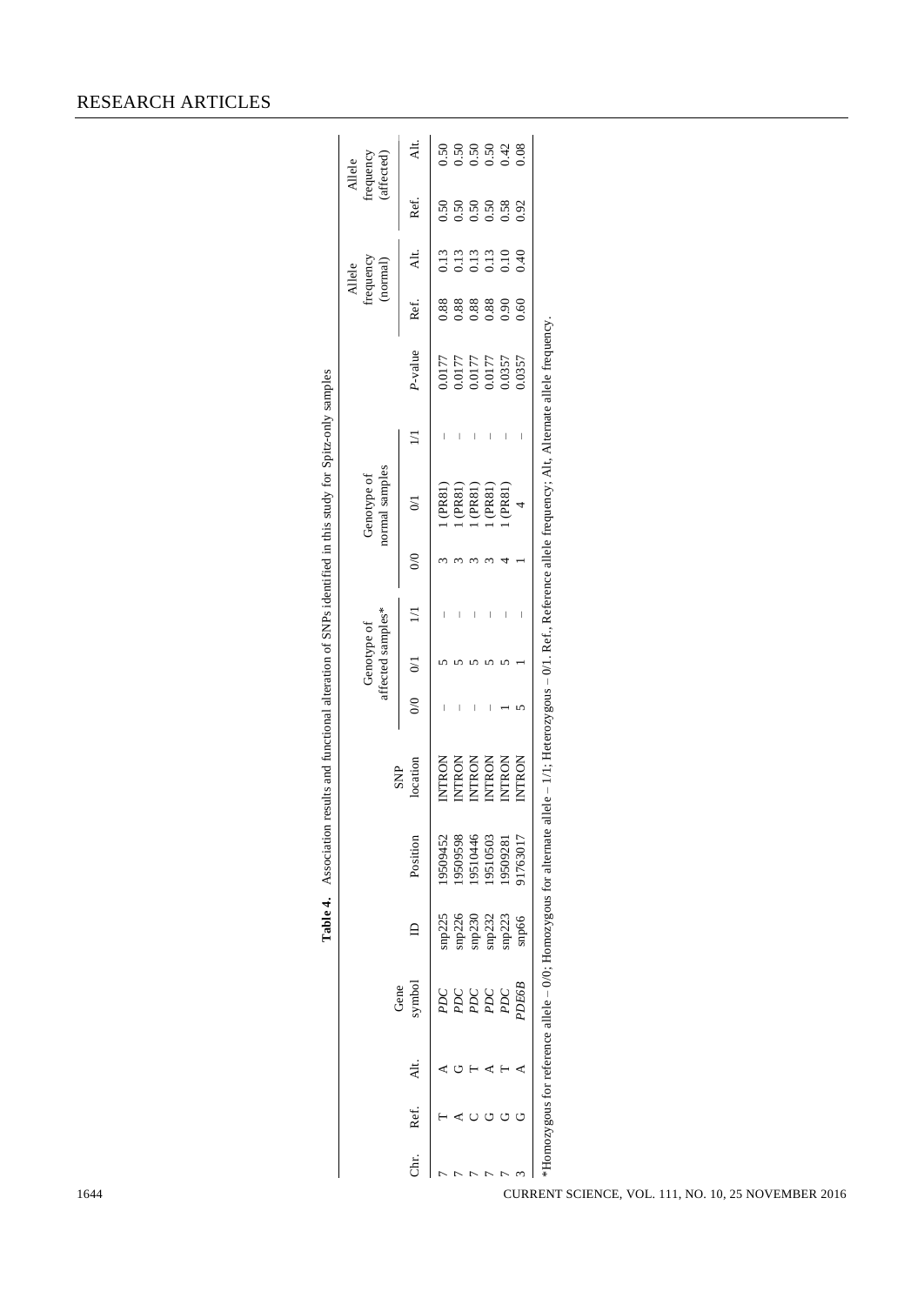

**Figure 3.** The circos diagram showing effect-wise distribution of SNPs of four genes for (*a*) all dog breed samples and (*b*) Spitz-only samples. Distribution of annotated SNPs in various regions (Intron; DWN, Downstream; SYN, Synonymous; NONSYN, Nonsynonymous, UTR 3) versus four genes (*RHO*, *PDC*, *PDE6A* and *PDE6B*) is shown by various colour lines.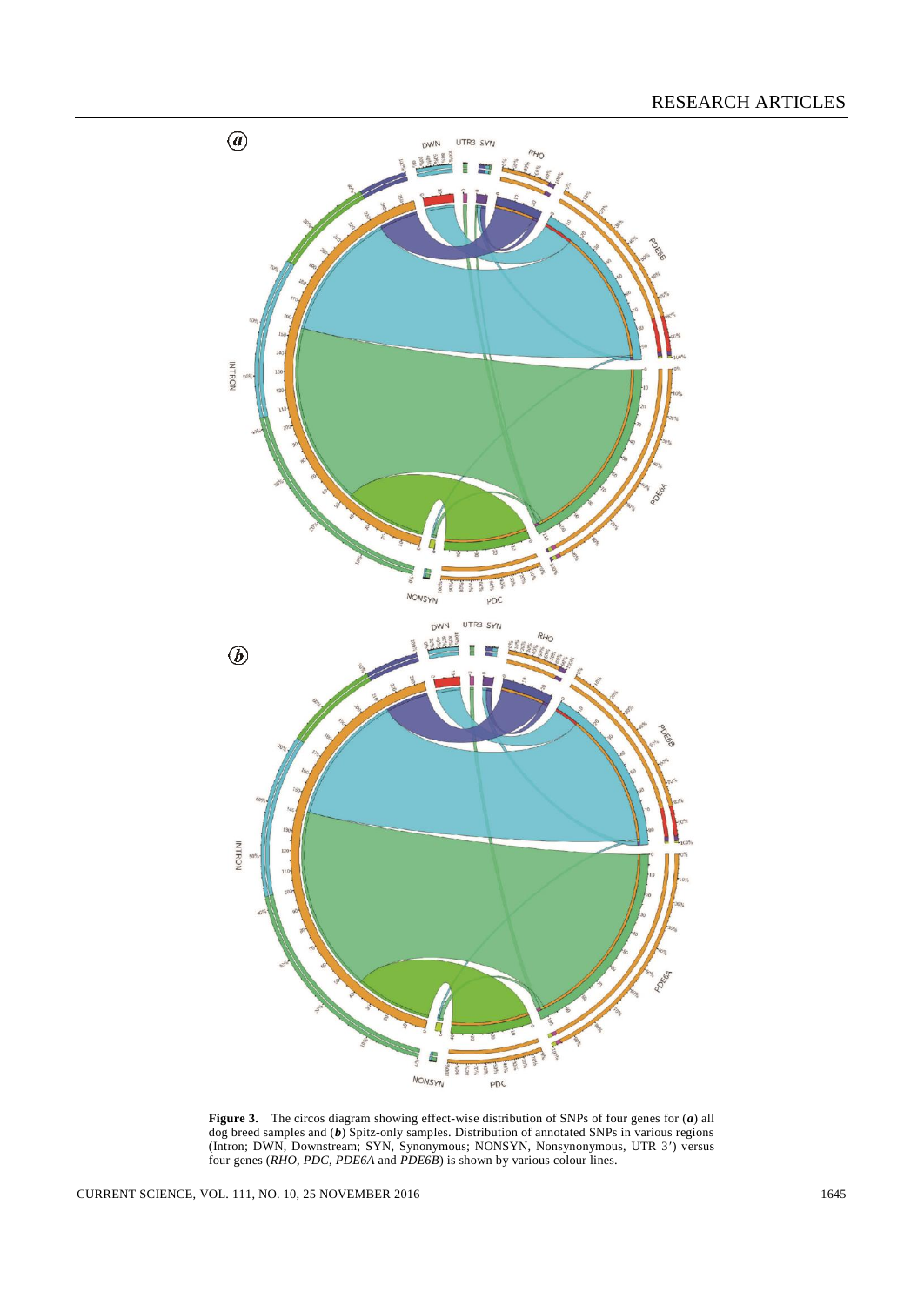|              |                       |                       | All samples         | Spitz samples         |                     |
|--------------|-----------------------|-----------------------|---------------------|-----------------------|---------------------|
| Gene         | Effect                | Unique in<br>affected | Unique in<br>normal | Unique in<br>affected | Unique in<br>normal |
| <b>RHO</b>   | Intron                | 9                     | $\overline{2}$      | 9                     | $\overline{2}$      |
|              | Synonymous_Coding     |                       | 1                   |                       | 1                   |
|              | Non_Synonymous_Coding |                       |                     |                       |                     |
|              | UTR_3_Prime           |                       |                     |                       |                     |
|              | Downstream            |                       |                     |                       |                     |
| <b>PDC</b>   | Intron                | 10                    | 5                   | 3                     | 5                   |
|              | Synonymous_Coding     |                       |                     |                       |                     |
|              | Non_Synonymous_Coding |                       |                     |                       |                     |
|              | UTR_3_Prime           |                       |                     |                       |                     |
|              | Downstream            |                       |                     |                       |                     |
| <b>PDE6A</b> | Intron                | 27                    | 12                  | 21                    | 14                  |
|              | Synonymous_Coding     |                       |                     |                       |                     |
|              | Non_Synonymous_Coding | 1                     |                     | 1                     |                     |
|              | UTR_3_Prime           |                       | 1                   |                       | 2                   |
|              | Downstream            |                       |                     |                       |                     |
| <b>PDE6B</b> | Intron                | 18                    | 11                  | 14                    | 20                  |
|              | Synonymous_Coding     |                       |                     |                       |                     |
|              | Non_Synonymous_Coding | 1                     |                     | 1                     |                     |
|              | UTR_3_Prime           |                       |                     |                       |                     |
|              | Downstream            | 4                     | 3                   | $\overline{c}$        | $\overline{c}$      |
| Total        |                       | 70                    | 35                  | 51                    | 46                  |

**Table 5.** Proportion of unique SNPs present in normal and PRA affected samples

impaired vision in human and dogs due to progressive bilateral retinal degeneration. Most mutations associated with canine PRAs are recessive and breed-specific, still the genetic cause of PRA is unknown for many dog breeds. The genetic variation underlying some forms of progressive retinal atrophy can be mapped to the chromosomal location of others using molecular techniques<sup>1</sup>.

SNPs are present to a greater extent than microsatellite and are distributed across the genome to aid association studies<sup>7</sup>. A definite advantage of GWAS over Linkage Association (LA) study is that it does not essentially require large and multigenerational pedigrees. We have carried out amplicon sequencing of four candidate genes known to associate with PRA to identify genetic variants associated with PRA in three breeds of dog.

We analysed nine cases clinically positive for PRA and six controls. In order to identify variants in the *PDC*, *RHO*, *PDE6A* or *PDE6B* genes, we performed amplicon sequencing using Ion-Torrent platform. We have identified variants in both coding as well as non-coding regions, but the most of variants were present in non-coding regions.

*PDC* is a phosphoprotein expressed in retinal photoreceptor cells<sup>28,29</sup>. *PDC* modulates the phototransduction cascade by interacting with the  $\beta\gamma$  subunit complexes of the retinal G-protein transducin  $(Td\beta\gamma)^{30}$ . A missense mutation  $CGA \rightarrow GGA$  in codon 82 changes amino acid residue Arg to Gly and this change is close to the residue (Glu 85) which directly interacts with the beta-gammasubunits of transducin in photoreceptor dysplasia (pd)

affected Miniature Schnauzer breed and it was not detected in the present study<sup>24</sup>. Polymorphisms detected in the 3 UTR of two dog breeds: Miniature Poodles and Irish Wolfhound $31$  were also not identified in any of our studied breeds. Only a single SNP showed significant association when all breeds were considered, but when Spitz-only data were analysed, we could identify five SNPs with significant case-control association. However, none of these five SNPs overlapped with the single SNP that was found to be associated when all breeds were considered. These five SNPs are located at intron 1 of phosducin gene in Spitz-only. One SNP found in all samples is also located at intron 1 of this gene. We did not identify the SNPs in *PDC* gene which were previously reported to associate with PRA. As a regulatory protein in phototransduction, it may be a candidate gene for retinal degenerative diseases.

*RHO* is the visual pigment of rod photoreceptors and member of G protein-coupled receptors genes  $family^{32,33}$ . *RHO* is involved in photo-activated signal transduction process which is critical for vision<sup>34</sup>. We amplified *RHO* gene covering intronic and exonic regions and failed to get a statistically significant SNP associated with PRA in this gene. The autosomal dominant PRA mutation identified in the Bull Mastiff and English Mastiff dogs with a missense mutation (Thr4Arg) in this gene was not detected in our studied breeds.

Rod photoreceptor cyclic GMP-phosphodiesterase (*PDE6A* and *PDE6B*) is a key effector protein of the

1646 CURRENT SCIENCE, VOL. 111, NO. 10, 25 NOVEMBER 2016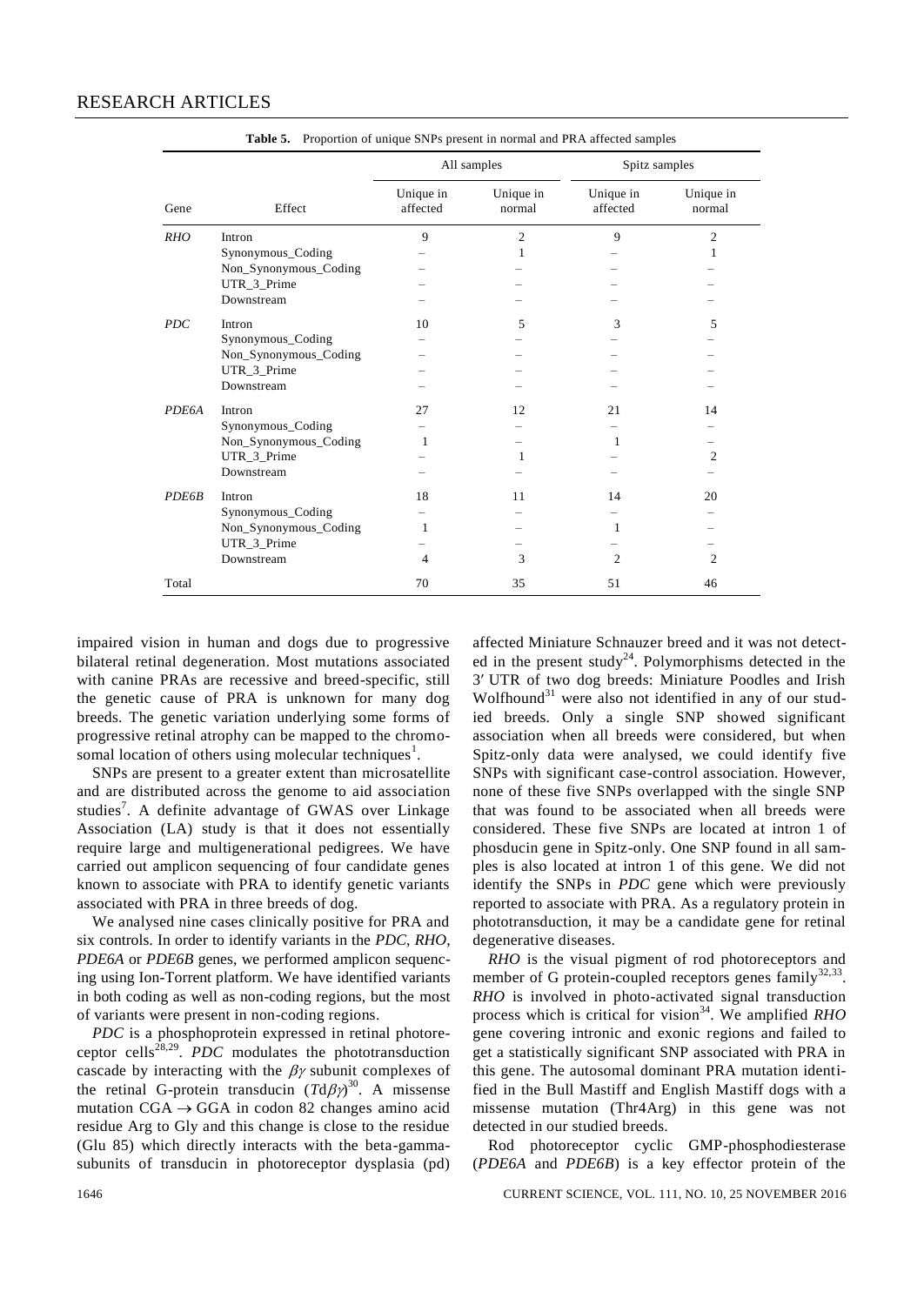phototransduction cascade in retina. Once initiated by the absorption of light by rhodopsin, activated cGMP-PDE rapidly hydrolyses cGMP, depletion of which shuts cGMP-gated cation channels. Aberrant functions of these proteins are associated with retinal degenerative diseases in human and animals. Mutations in the *PDE6A* and *PDE6B* cause retinitis pigmentosa (OMIM: 268000) in human<sup>35-37</sup>. Mutations in *PDE6B* also cause retinal degeneration in the *rd* mouse<sup>38,39</sup> and the *rcd1* dog<sup>21,40,41</sup>. A single base deletion at codon 616 in the *PDE6A* gene is co-segregated with PRA status with zero discordance in PRA affected Cardigan Welsh Corgis<sup>23</sup>. A different mutation in *PDE6B* for rcd1a was found to be associated with PRA in the Sloughi by using a candidate gene approach<sup>22</sup>. A stop mutation in exon 21 of canine *PDE6B* gene was

also identified by sequencing in Iris Setters breed<sup>21,40,41</sup>. However, these mutations were not detected in our studied breeds. We found two SNPs in the intronic region which showed genome wide association. One SNP is present at Intron 7 of the *PDE6A* gene in all samples and another SNP is located at Intron 3 of the *PDE6B* gene in Spitz samples.

#### **Conclusions**

We screened four candidate genes (*PDC*, *RHO*, *PDE6A* and *PDE6B*) known to be associated with PRA through amplicon sequencing. Our data revealed that all associated mutations found in our study were present in noncoding regions of candidate genes. Five mutations [chr7: 19509452 (T/A), chr7: 19509598 (A/G), chr7: 19510446 (C/T), chr7: 19510503 (G/A) and chr7: 19509281 (G/T)] in *PDC* showed significant association with PRA only in Spitz breed, but further study is needed to confirm these findings. Validation of these mutations in other dog breeds would be needed for its diagnostic application for PRA. One SNP [chr3: 91763017 (G/A)] was present in the *PDE6B* gene in Spitz samples and another two SNPs [chr4: 5912574 (T/C), chr7: 19511750 (T/A)] were present in the *PDE6A* and *PDC* genes in all samples respectively. However, not a single mutation in *RHO* associated with PRA in our study could be detected. Our study confirms that PRA may be caused by polygenic mutations and it may be breed specific too. Our finding will encourage additional research to understand the molecular mechanisms behind PRA.

Conflicts of interest. The authors declare that they have no conflict of interests.

- 1. Petersen-Jones, S., Advances in the molecular understanding of canine retinal diseases. *J. Small Anim. Pract*., 2005, **46**(8), 371– 380.
- 2. Downs, L. M., Wallin-Hakansson, B. and Boursnell, M., A frameshift mutation in golden retriever dogs with progressive retinal atrophy endorses *SLC4A3* as a candidate gene for human retinal degenerations. *PLoS ONE*, 2011, **6**(6), e21452.
- 3. Parry, H. B., Degenerations of the dog retina. II. Generalized progressive atrophy of hereditary origin. *Br. J. Ophthalmol*., 1953, **37**(8), 487–502.
- 4. Petersen-Jones, S. M., Animal models of human retinal dystrophies. *Eye* (*London*), 1998, **12**(Pt 3b), 566–570.
- 5. Vilboux., T., Chaudieu, G. and Jeannin, P., Progressive retinal atrophy in the Border Collie: a new XLPRA. *BMC Vet. Res*., 2008, **4**, 10.
- 6. Zangerl, B., Goldstein, O. and Philp, A. R., Identical mutation in a novel retinal gene causes progressive rod-cone degeneration in dogs and retinitis pigmentosa in humans. *Genomics,* 2006, **88**(5), 551–563.
- 7. Miyadera, K., Acland, G. M. and Aguirre, G. D., Genetic and phenotypic variations of inherited retinal diseases in dogs: the power of within- and across-breed studies. *Mamm. Genome*, 2012, **23**(1–2), 40–61.
- 8. Ahonen, S. J., Arumilli, M. and Lohi, H. A., CNGB1 frameshift mutation in papillon and phalene dogs with progressive retinal atrophy. *PLoS ONE*, 2013, **8**(8), e72122.
- 9. Grondahl, J., Estimation of prognosis and prevalence of retinitis pigmentosa and Usher syndrome in Norway. *Clin. Genet*., 1987, **31**(4), 255–264.
- 10. Haim, M., Holm, N. V. and Rosenberg, T., Prevalence of retinitis pigmentosa and allied disorders in Denmark. I. Main results. *Acta Ophthalmol*., 1992, **70**(2), 178–186.
- 11. Pagon, R. A., *Retinitis pigmentosa*. *Surv. Ophthalmol*., 1988, **33**(3), 137–177.
- 12. Patterson, D. F., Pexieder, T., Schnarr, W. R., Navratil, T. and Alaili, R. A., Single major-gene defect underlying cardiac conotruncal malformations interferes with myocardial growth during embryonic development: studies in the CTD line of keeshond dogs. *Am. J. Hum. Genet*., 1993, **52**(2), 388–397.
- 13. Beggs, A. H., Bohm, J. and Snead, E., MTM1 mutation associated with X-linked myotubular myopathy in Labrador Retrievers. *Proc. Natl. Acad. Sci. USA*, 2010, **107**(33), 14697–14702.
- 14. Sidjanin, D. J., Lowe, J. K. and McElwee, J. L., Canine *CNGB3* mutations establish cone degeneration as orthologous to the human achromatopsia locus *ACHM3*. *Hum. Mol. Genet.* 2002, **11**(16), 1823–1833.
- 15. Mellersh, C. S., Boursnell, M. E. and Pettitt, L., Canine *RPGRIP1* mutation establishes cone-rod dystrophy in miniature longhaired dachshunds as a homologue of human Leber congenital amaurosis. *Genomics*, 2006, **88**(3), 293–301.
- 16. McC. Howell, J., Fletcher, S., Kakulas, B. A., O'Hara, M., Lochmuller, H. and Karpati, G., Use of the dog model for Duchenne muscular dystrophy in gene therapy trials. *Neuromusc. Disord*., 1997, **7**(5), 325–328.
- 17. Acland, G. M., Aguirre, G. D. and Ray, J., Gene therapy restores vision in a canine model of childhood blindness. *Nat. Genet*., 2001, **28**(1), 92–95.
- 18. Ponder, K. P., Melniczek, J. R. and Xu, L., Therapeutic neonatal hepatic gene therapy in mucopolysaccharidosis VII dogs. *Proc. Natl. Acad. Sci. USA*, 2002, **99**(20), 13102–13107.
- 19. Bainbridge, J. W., Smith, A. J. and Barker, S. S., Effect of gene therapy on visual function in Leber's congenital amaurosis. *New Engl. J. Med*., 2008, **358**(21), 2231–2239.
- 20. Narfstrom, K., Jeong, M., Hyman, J., Madsen, R. W. and Bergstrom, T. F., Assessment of hereditary retinal degeneration in the English springer spaniel dog and disease relationship to an *RPGRIP1* mutation. *Stem Cells Int*., 2012, **2012**, 685901.
- 21. Suber, M. L., Pittler, S. J. and Qin, N., Irish setter dogs affected with rod/cone dysplasia contain a nonsense mutation in the rod cGMP phosphodiesterase beta-subunit gene. *Proc. Natl. Acad. Sci*., *USA*, 1993, **90**(9), 3968–3972.
- 22. Dekomien, G., Runte, M., Godde, R. and Epplen, J. T., Generalized progressive retinal atrophy of Sloughi dogs is due to an 8-bp insertion in exon 21 of the *PDE6B* gene. *Cytogenet. Genome Res*., 2000, **90**(3–4), 261–267.